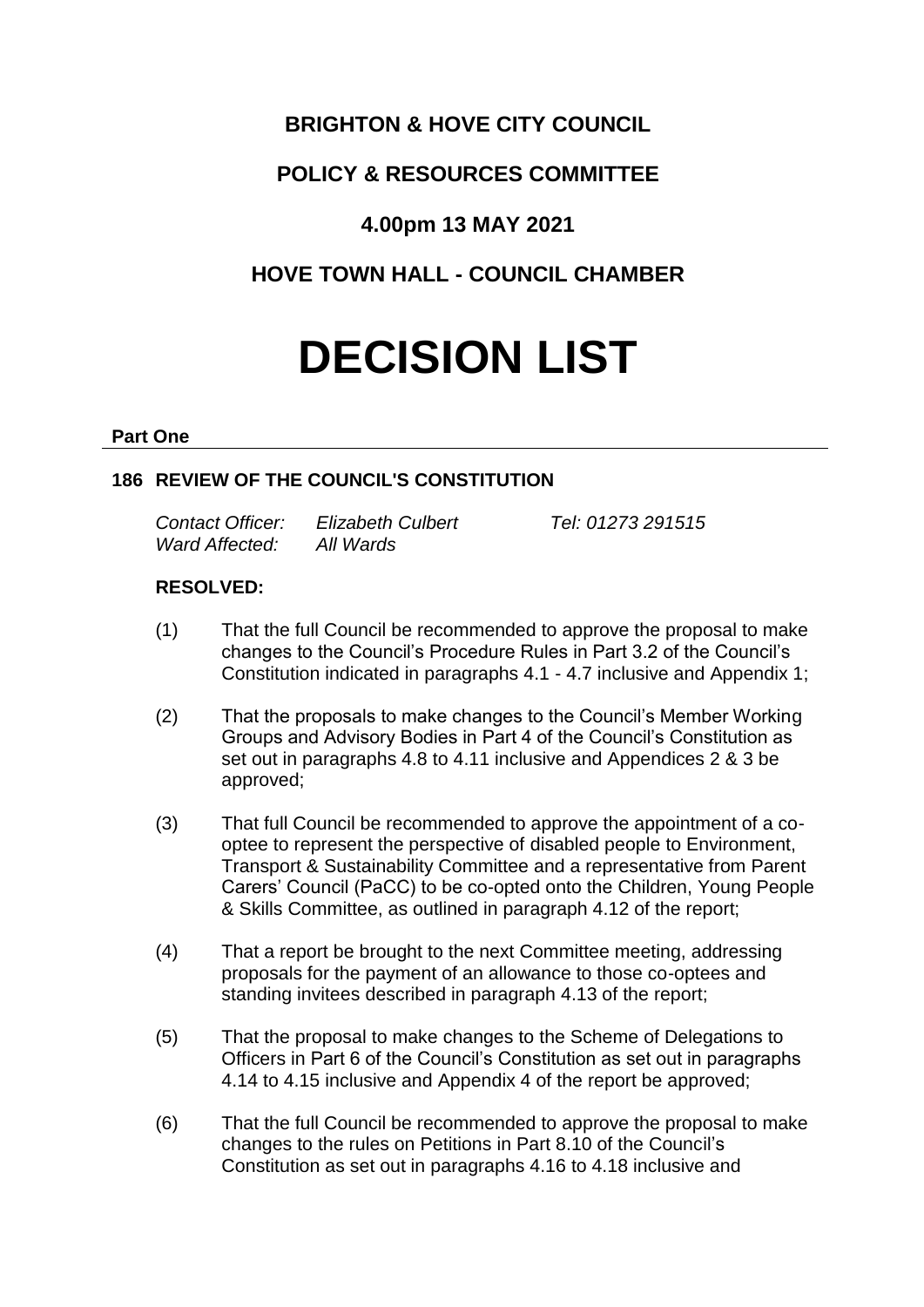Appendix 5 of the report;

- (7) That full Council approves the proposed changes referred to in paras 2.1, 2.3 and 2.6 above and as set out in Appendices 1 and 5 to the report;
- (8) That the Chief Executive and Monitoring Officer be authorised to take all steps necessary or incidental to the implementation of the changes agreed by the Policy & Resources Committee and by Full Council, and that the Monitoring Officer be authorised to amend all parts of the Council's constitutional documents necessary to incorporate the changes, and to republish the Constitution; and
- (9) That the proposed changes come into force immediately following their approval by Policy & Resources Committee or adoption by Full Council, as appropriate.

## **187 COUNCIL AND COMMITTEE MEETINGS POST 6TH MAY 2021**

*Contact Officer: Abraham Ghebre-Ghiorghis Tel: 01273 291500 Ward Affected: All Wards*

### **RESOLVED:**

- (1) That it be noted that the regulations under which the council currently holds virtual meetings came to an end on  $7<sup>th</sup>$  May 2021 and therefore there was a need to make different arrangements to comply with legal requirements;
- (2) That the public health considerations and the measures proposed to minimise risk to health be noted;
- (3) That the proposals set out in the protocol in Appendix 1 together with the supporting documents in Appendices 2 to 6 of the report be approved as a working arrangement to manage Council and Committee meetings during the time between 13 May and the end of July 2021;
- (4) That the enhanced delegations to Officers as set out in Appendix 1 and the flowchart in Appendix 2 to the report be agreed;
- (5) That Members authorise the Chief Executive and the Executive Officer for Strategy, Governance & Law to take such steps as are necessary to ensure that the arrangements for meetings are safe.